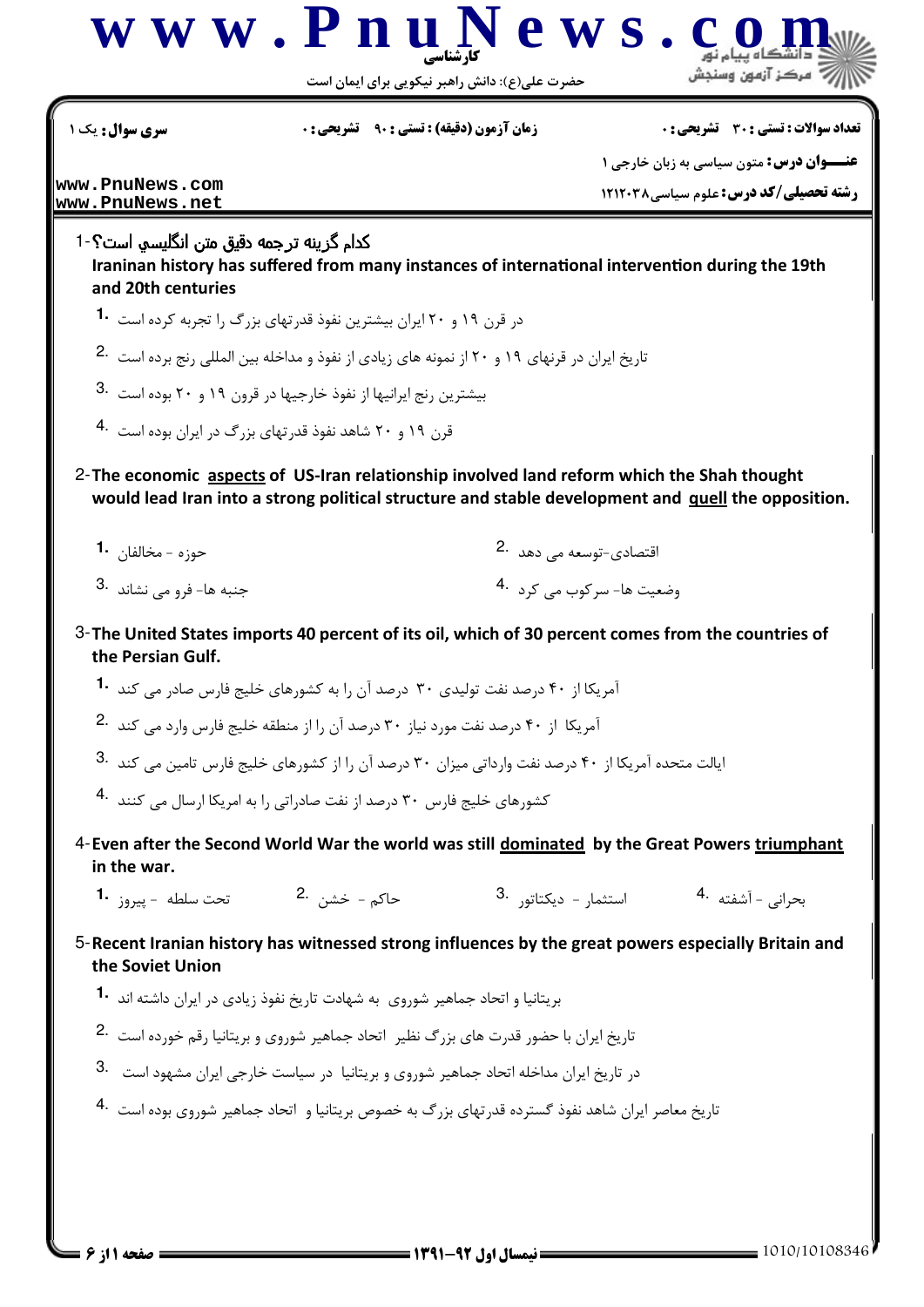

حضرت علی(ع): دانش راهبر نیکویی برای ایمان است

سری سوال : یک ۱

**زمان آزمون (دقیقه) : تستی : 90 ٪ تشریحی: 0** 

**تعداد سوالات : تستي : 30 ٪ تشريحي : 0** 

www.PnuNews.com www.PnuNews.net

**ـوان درس:** متون سیاسی به زبان خارجی ۱ رشته تحصیلی/کد درس: علوم سیاسی ۱۲۱۲۰۳۸

6-On the other hand, premier Razmara felt his hands were tied by the process of nationalization

- از طرف دیگر، رزم آرا در برابر فرایند ملی شدن مقاومت می کرد 1.
- از سوی دیگر، رزم آرا در برابر فرایند ملی شدن تسلیم شد 2.
- به عبارت دیگر رزم آرا توانست فرایند ملی شدن را به طور احساسی خنثی کند 3.
- به عبارت دیگر نخست وزیر رزم آرا خود را در برابر فرایند ملی شدن دست بسته احساس کرد <sup>4.</sup>
- 7-Britain's relationship with Iran and its perceptions of Musaddig were quite different from those of the Soviets and the United States
	- روابط بریتانیا و ایران و رویکرد این کشور به مصدق کاملا ّ با شوروی و آمریکا متفاوت بود **1**۰
	- بریتانیا نیز همچون آمریکا و شوروی با ایران و مصدق برخورد می کرد .2
	- بریتانیا رویکردی متفاوت نسبت به آمریکا و شوروی داشت 3.
	- آمریکا و شوروی رویکردی همچون بریتانیا نسبت به مصدق داشتند 4۰
- 8-Churchill appointed Anthony Eden as his foreign secretaty
	- چرچیل، آنتونی ایدن را از کار در سیاست خارجی خلع کرد 1.
	- چرچیل، آنتونی ایدن را به عنوان مشاور برگزید 2.
	- چرچیل، آنتونی ایدن را به عنوان وزیر خارجه منصوب کرد 3.
	- چرچیل، آنتونی ایدن را به عنوان مشاور در امور سیاسی منصوب کرد 4.
- $9$ -The Iranian crisis entered a new stage which ended in the coup of 1953
	- شرایط ایران در سال ۱۹۵۳ وارد بحران جدیدی شد <sup>1</sup>۰
	- بحران ایران وارد مرحله جدیدی شد که منجر به کودتای ۱۹۵۳ شد <sup>.2</sup>
	- کودتای سال ۱۹۵۳ شرایط جدیدی برای ایرانیان بوجود آمد <sup>. 3</sup>
	- کودتای ۱۹۵۳ به عنوان مرحله جدید در ایران با موفقیت انجام شد 4۰

## 10-At the first the Tudeh thought Musaddig's policy of nationalization was in fact orgnized by the **British**

- سیاست ملی شدن نفت در حقیقت توسط حزب توده برای تسلط بریتانیا طراحی شده بود 1۰
- حزب توده با نفوذ بريتانيا در قالب ملي شدن نفت مخالفت كرد <sup>2</sup>۰
- بریتانیا و حزب توده بیشترین نقش را در ملی شدن نفت داشتند .3
- در آغاز حزب توده چنین می پنداشت که سیاست ملی شدن توسط مصدق با همکاری بریتانیا طراحی شده است 4۰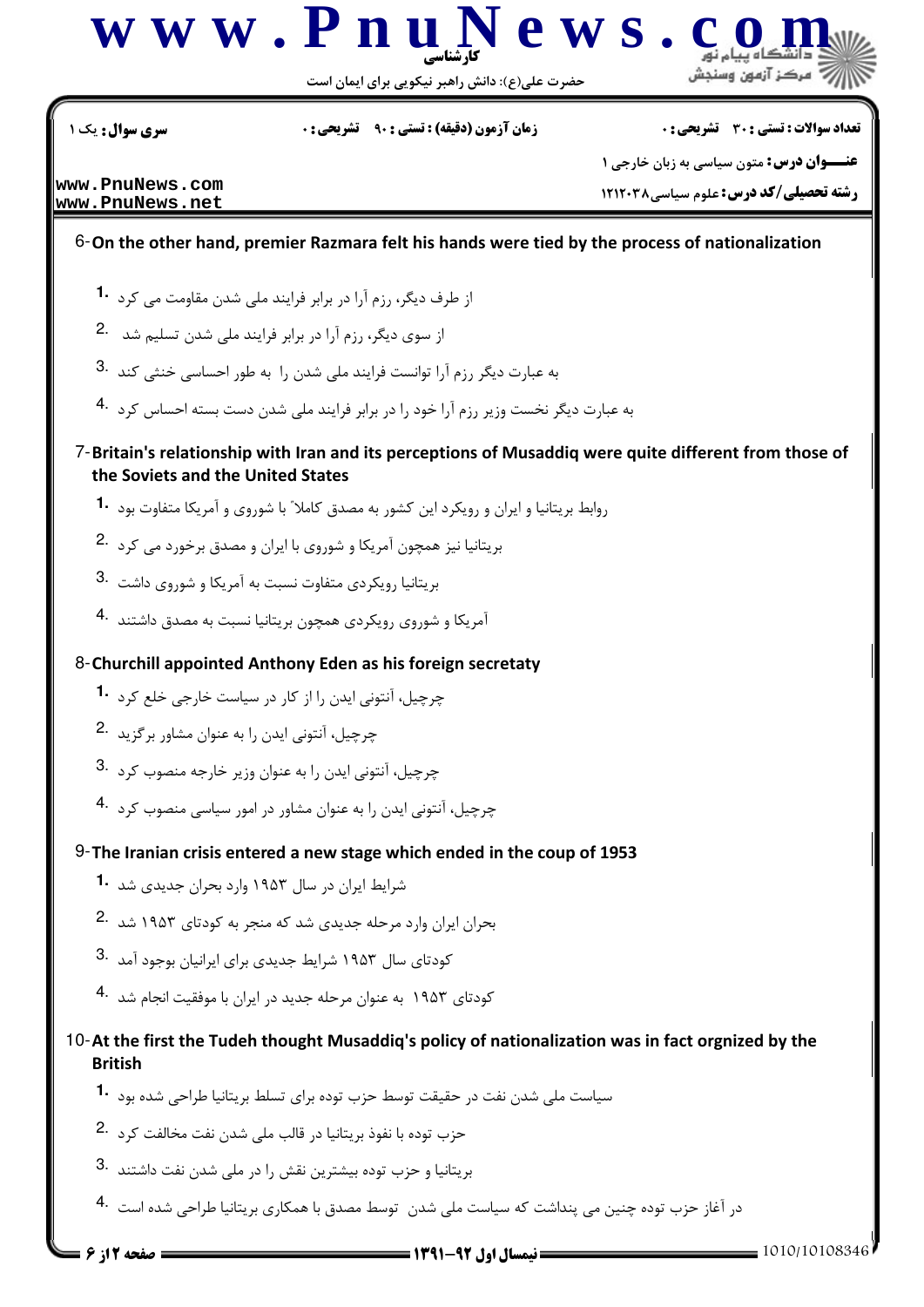

حضرت علي(ع): دانش راهبر نيكويي براي ايمان است

سری سوال: یک ۱

**زمان آزمون (دقیقه) : تستی : ۹۰٪ تشریحی: .** 

**تعداد سوالات : تستي : 30 - تشريحي : 0** 

www.PnuNews.com www.PnuNews.net

**ـوان درس:** متون سیاسی به زبان خارجی ۱ **رشته تحصیلی/کد درس:** علوم سیاسی ۱۲۱۲۰۳۸

- 11-The Iranian government hoped that through the World Bank, the problem of oil especially in its sale, would be solved
	- دولت ایران امیدوار بود با واسطه بانک جهانی مشکل نفت به خصوص فروش آن حل خواهد شد 1
	- امیدواری ایران در دخالت بانک جهانی برای رفع مشکل فروش نفت بیهوده بود .2
	- دخالت بانک جهانی کمک قابل توجهی به فروش نفت ایران کرد 3.
	- مشکل فروش نفت ایران با مداخله بانک جهانی , رطرف شد <sup>.4</sup>
- 12-In general the Tudeh Party enioved a great deal of freedom of action in protesting against **Musaddig's foreign policy** 
	- در کل حزب توده از آزادی عمل گسترده ای در سیاست گذاری دوره مصدق برخوردار بود **1**
	- بطور عمومی حزب توده از آزادی عمل گسترده ای در مخالفت با سیاست خارجی مصدق برخوردار بود 2.
	- در مجموع فعالیت سیاسی حزب توده در زمان مصدق به حداقل رسیده بود 3.
	- آزادی عمل حزب توده در سیاست خارجی مصدق تاثیر بسزایی داشت 4.
- 13- Now it was the time for the Shah to declare Musaddiq's dismissal from power and gave the premiership to Zahedi
	- برکناری مصدق و جایگزینی آن با زاهدی از مواردی بود که شاه فکر می کرد در زمان خوبی انجام شده است <sup>1</sup>۰
	- اکنون وقت آن رسیده بود که شاه عزل مصدق را اعلام کند و نخست وزیری را به زاهدی واگذار کند <sup>.2</sup>
	- اکنون شاه آمادگی داشت که زاهدی را جایگزین مصدق کند 8.
	- زاهدی بر اساس تصمیم شاه با عزل مصدق به عنوان نخست وزیر بر گزیده شد 4.
- 14-The election of the 17th Majlis in spring 1952 resulted in the National Front winning a clear maiority
	- انتخابات مجلس هفدهم ٍ در بهار سال ۱۹۵۲با موفقیت انجام شد ۔1
	- جبهه ملی انتخابات مجلس ١٧ را به نفع خود به انجام رساند 2.
	- انتخابات مجلس هفدهم در سال ۱۹۵۲ منجر به برتری اکثریتی جبهه ملی شد .3
	- جبهه ملی اکثریت نمایندگان خود را در مجلس هفدهم از دست داد 4.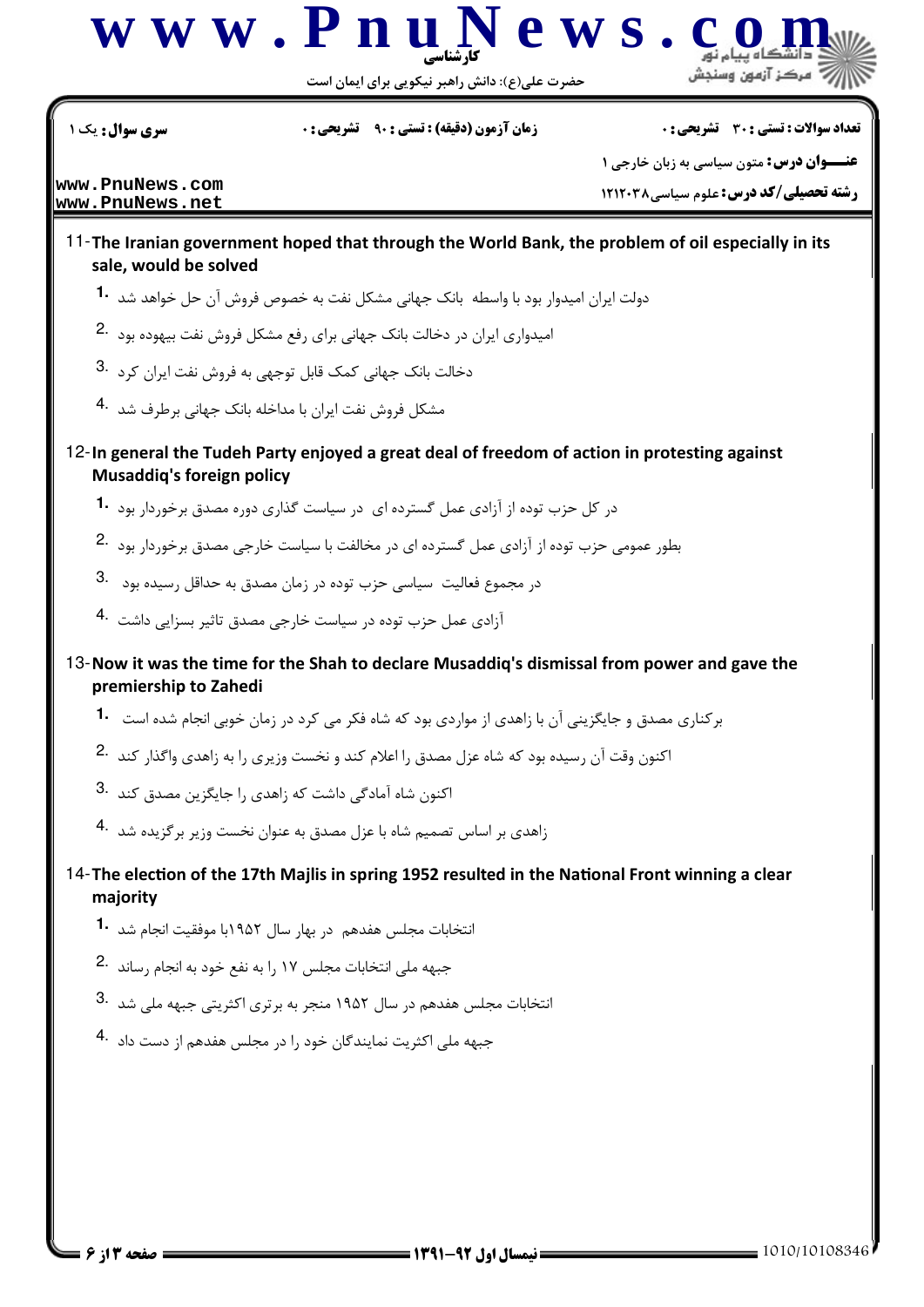

حضرت علي(ع): دانش راهبر نيكويي براي ايمان است

نعداد سوالات : تستي : 30 ٪ تشريحي : . زمان آزمون (دقيقه) : تستي : 90 ٪ تشريحي : 0 ٪ سري سوال : يك 1

**[www.PnuNews.com](http://pnunews.com) [www.PnuNews.net](http://pnunews.net)**

**عنـــوان درس:** متون سیاسی به زبان خارجی ۱ **رشته تحصیلی/کد درس: علوم سیاسی121208** 

15- The United States was looking for an Iran free from communist control

- آمریکا بر ایرانی با حاکمیت ضد کمونیست تاکید داشت **1۰**
- کمونیستها در زمان حضور آمریکا در ایران بیشترین نفوذ را داشتند <sup>.2</sup>
- .<br>آمریکاییها با کنترل و نفوذ کمونیستها در ایران مخالف بودند  $\cdot$ 3
- .<br>آمریکا به دنبال ایرانی رها از کنترل کمونیستها بود 4۰

16- The Shah followed the new US polich and promised freedom of elections in Iran

- شاه با سیاست آمریکا در مورد ایرانی با انتخابات آزاد موافقت کرد **1۰**
- شاه از سیاست جدید آمریکا تبعیت کرد و قول آزادی انتخابات را در ایران داد .2
- شاه با سیاست آمریکا مبنی بر انتخابات آزاد موافق نبود  $\cdot$ 3
- شاه مجبور شد که به دستور آمریکا در ایران انتخابات آزاد برگزار کند <sup>۹۰</sup>۰

17-The United States was following a policy of assisting the monarchy in order to gain its objectives

- .<br>آمریکا به دنبال سیاستی بود که با کمک به سلطنت بتواند منافع خود را تامین کند **1**۰
- ۔<br>تامین منافع آمریکا به حمایت از رژیم سلطنتی بستگی داشت  $\,$  -2
- حمايت از سلطنت در اولويت سياست خارجي آمريكا قرار داشت  $\cdot$ 3
- منافع آمریکا در حمایت از شاه و رژیم سلطنتی بود <sup>۹</sup>۰

18-To strengthen the position of the Shah, US officials provided Iran with large amounts of economic and military assistance

- شاه برای تثبیت قدرت خود نیاز مبرم به کمکهای اقتصادی و فنی آمریکا داشت **1۰**
- برای تقویت موقعیت شاه مقامات آمریکایی مقادیر زیادی از امکانات اقتصادی و نظامی را برای ایران فراهم کردند <sup>2</sup>۰
- 3. كمكهای اقتصادی و نظامی آمریكا برای تثبیت رژیم سلطنت بسیار مفید و موثر بود
- کمکهای نظامی و اقتصادی آمریکا هم نتوانست به رژیم شاه کمک قابل توجهی کند <sup>۹۰</sup>۰

## 19-This relationship allowed the United States to exert influence on Iran as well as having access to Iranian oil

- ین روابط به آمریکا فرصت داد تا نفوذ خود را در ایران اعمال کند و همچنین به منابع نفتی ایران دسترسی داشته باشد **1**
- ین روابط فرصت مناسبی برای آمریکا بود که به منابع نفتی ایران دسترسی بیشتری داشته باشد <sup>.2</sup>
- 3. این روابط امکان دسترسی آمریکا به منابع نفتی ایران را فراهم و اعمال نفوذ ایران را بیشتر ساخت $\cdot$
- روابط آمریکا با ایران در افزایش منافع آمریکا در بهره برداری از نفت کمک کرد <sup>۹۰</sup>۰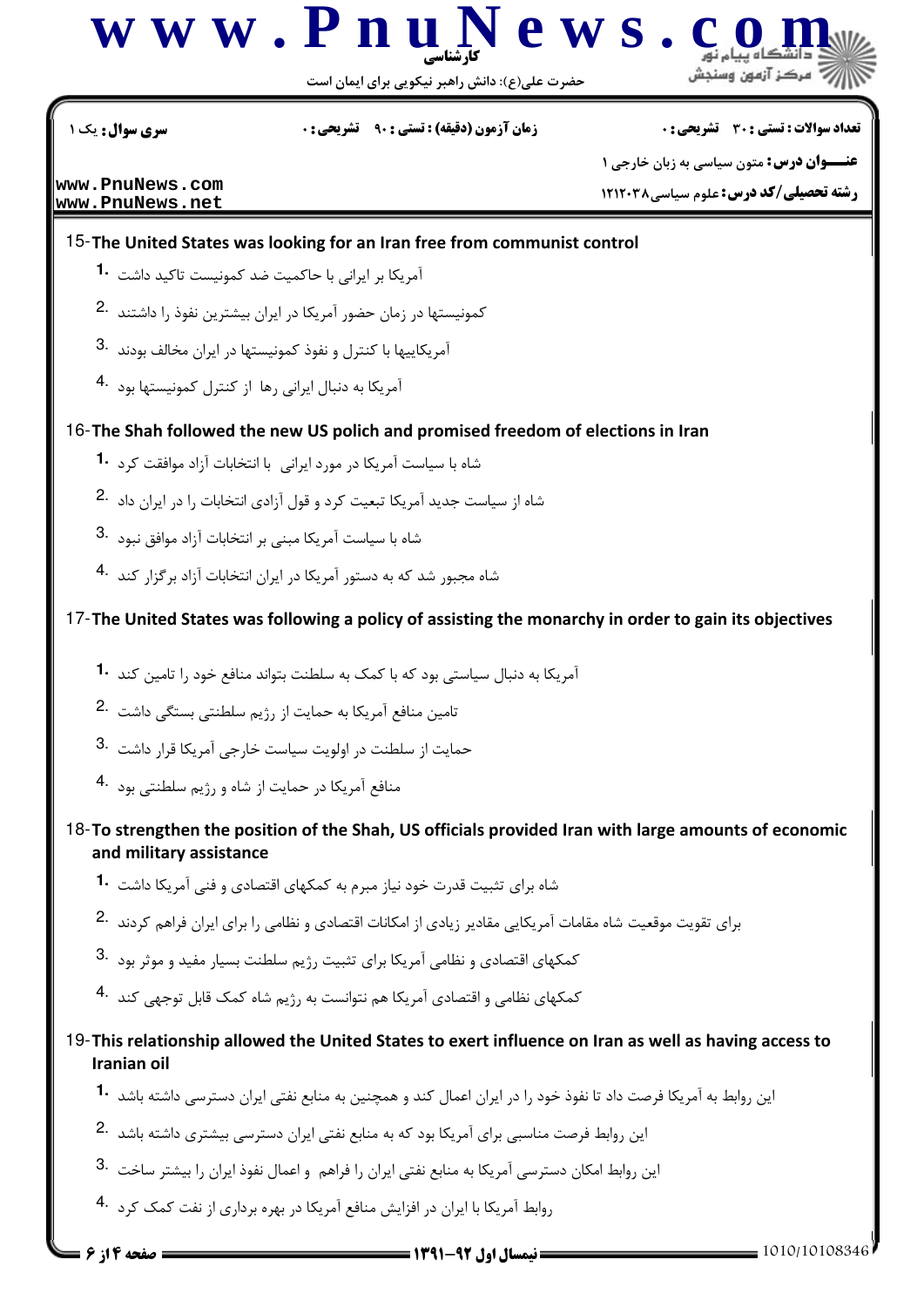

حضرت علی(ع): دانش راهبر نیکویی برای ایمان است

سری سوال : یک ۱

**زمان آزمون (دقیقه) : تستی : ۹۰٪ تشریحی: .** 

**تعداد سوالات : تستي : 30 - تشريحي : 0** 

www.PnuNews.com www.PnuNews.net

**عنــوان درس:** متون سیاسی به زبان خارجی ۱ **رشته تحصیلی/کد درس:** علوم سیاسی ۱۲۱۲۰۳۸

20-The new agency, known as Savak, was placed under the command of Bakhtiar

- به دستور بختیار آژانس جدیدی به نام ساواک تاسیس شد 1.
- ساواک با همکاری آمریکا نقش موثری در امنیت ایران داشت 2.
- آژانس جدیدی که به ساواک شناخته شد تحت کنترل و فرمان بختیار بود 3.
- بختیار به ریاست آژانس جدیدی که ساواک نامیده می شد، منصوب گردند 4.

21-The Shah thought and feared he might be assassinated so that his son might rule

- شاه فکر می کرد و می ترسید که پسرش حکومت را به دست گیرد 1.
- شاه از ترس به قدرت رسیدن پسرش به وحشت افتاده بود 2.
- شاه فکر می کرد که پسرش با حمله و کشتن او به قدرت خواهد رسید 3.
- شاه فکر می کرد و می ترسید که پسرش با ترور او قدرت را به دست بگیرد 4.

22-The 1960s and 1970s was a period of growing economic inequality between the small upper classes and the masses of the lower classes

- دهه های ۱۹۶۰ و ۱۹۷۰ دوران رشد و شکوفایی اقتصادی در طبقات بالایی و متوسط مختلف بود **1**۰
- دهه های ۱۹۶۰ و ۱۹۷۰ دوران رشد نابرابری اقتصادی بین طبقات کوچک بالایی و طبقات بزرگ پایینی بود <sup>.2</sup>
- طبقات بالایی و پایینی در دهه های ۱۹۶۰ و ۱۹۷۰ از اختلاف فاحشی از نظر اقتصادی برخوردار بودند 3.
- در دهه های ۶۰ ۱۹و ۷۰ ۱۹طبقات مختلف از برابری اقتصادی برخوردار بودند ولی به تدریج به نابرابری انجامید 4۰

## 23-The final source of wealth was the well-known Pahlavi foundation

- آخرین منبع سرمایه موسسات شناخته شده یهلوی بود 1. موسسات پهلوی از درآمد بالایی برخوردار بودند 2. موسسات پهلوی از درآمد سرشاری برخوردار بودند 4.
- 3. آخرین منبع درآمد دولتی موسسات پهلوی بود
- 
- 24-One of his great weaknesses was his jealousy.
	- تفريحات مسافرت 2. بیداری –جواهر **1**۰
	- شاخصه ها شحاعت <sup>.3</sup>
- 
- نقاط ضعف- حسادت . 4

## 25-The resurgence party comprised two groups

شاهنشاهي - تركيب **1**۰

3. ستاخيز - تركىب,

رستاخيز - شامل شدن .2 سلطنت - مشمول 4.